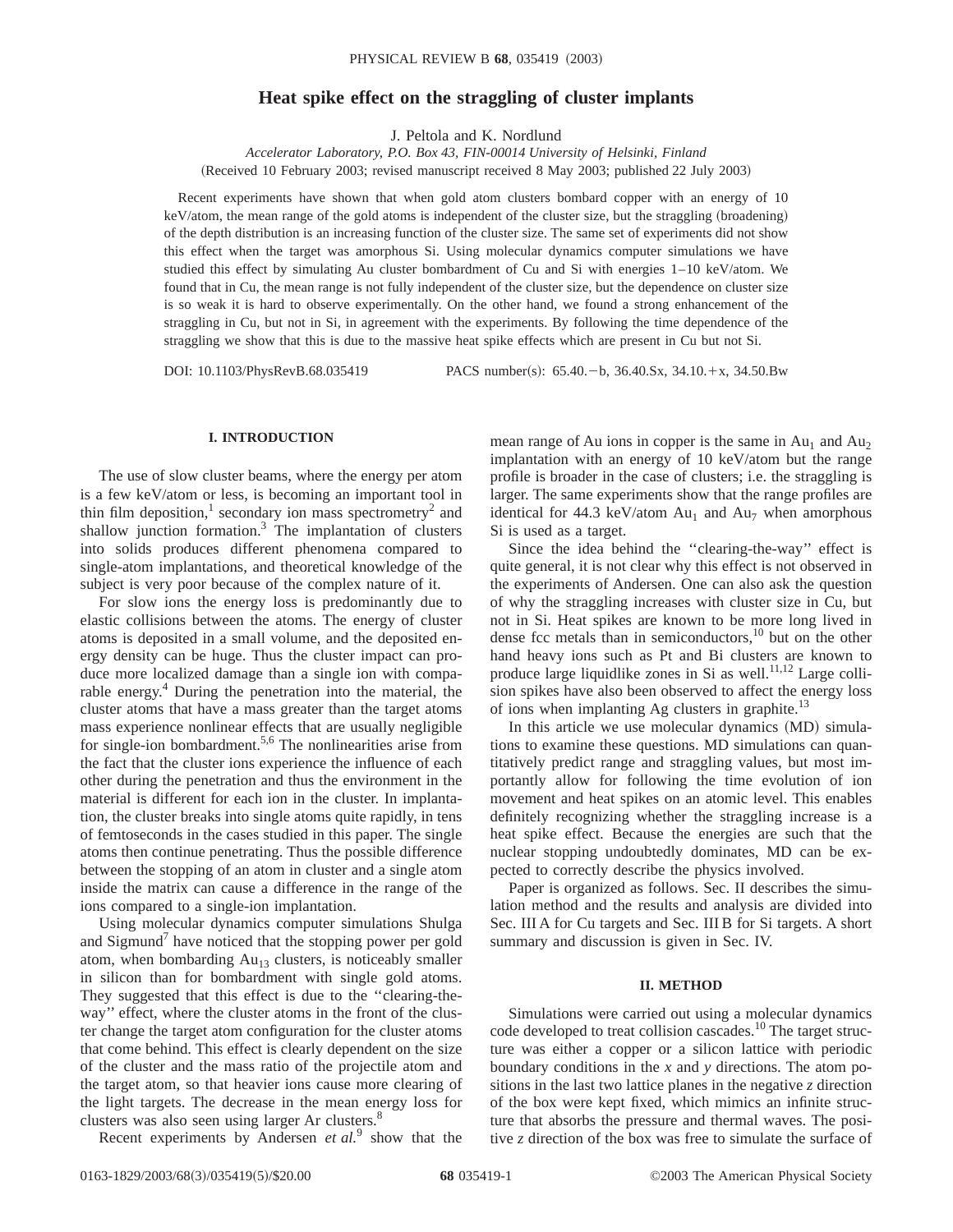the bulk, and thermal and pressure control were included on the other borders. The lattice constant was set to the 0 K value of the potential model used, and the cell temperature was set to zero. Gold clusters with one to seven atoms were given a qualitatively reasonable configuration, which was first heated and then relaxed to zero temperature. This procedure gives a stable cluster configuration suitable for this study. The size of the lattice varied from 20 000 atoms used for the implantation of 1 keV Au to 350 000 atoms used for the implantation of 5 keV/atom  $Au_7$ . For the simulations of 10 keV/atom  $Au<sub>7</sub>$  implantation in Cu, the lattice size was 1 048 576 atoms. The range profiles studied were not sensitive to the size of the lattice.

For the actual implantation, the cluster atoms were given the same energy per atom, so that the velocities of the different clusters were the same. The impact point was randomly chosen from the unit cell area of the lattice, and the clusters were randomly rotated before implantation. The direction of implantation was carefully chosen such that channeling effects were minimized. For that purpose we simulated the implantation of one gold atom into copper in several near-normal directions with MDRANGE.<sup>14,15</sup>MDRANGE is a program especially developed for a fast calculation of ion ranges by using simplified MD methods. It has been tested numerous times to give a good description of range profiles both compared to full MD calculations and experiments.<sup>16–18</sup> The direction chosen was the one with the smallest mean range. The direction was such that the polar angle was tilted 25° from the surface normal and the azimuthal angle around the surface normal was rotated 25° from the 001 surface normal of Cu. A polar angle of 25° and an azimuthal angle of 7° were used for implantations in Si. Clusters were then implanted into the target material, and the mean range (projected on the  $\zeta$  axis) from the surface and the straggling of the range profile were calculated from a histogram of 90–800 implantations for 1–5 keV/atom Cu target and 5–10 implantations for the 10 keV/atom cases.

The many-body potential that was used for Au-Cu and Cu-Cu interactions was the enbedded-atom-mode (EAM) potential formulated by Foiles *et al.*<sup>19</sup> It has been found to describe the melting properties of Cu decently $^{20}$  and is a good choice for describing ion beam mixing, $2<sup>1</sup>$  both of which are important for heat spike effects. The potential has been previously found to be good for cascade studies. $10,22,23$  For the Au-Si interaction  $\text{DMol}^{24}$  Au-Au Morse,<sup>25</sup> and Si-Si Tersoff $26$  potential models were used. For each potential, the repulsive part describing the energetic short-range interactions was the Ziesler-Biersack-Littmark (ZBL) interatomic potential, $27$ , which was smoothly joined to the many-body part. The electronic stopping was described as nonlocal frictional force, and the SRIM96  $(Refs. 27 and 28)$  stopping powers were used for this purpose.

#### **III. RESULTS AND ANALYSIS**

## **A. Copper**

Results from the implantations are given in Table I. One can see that for the energy of 1 keV/atom, the mean range is an increasing function of cluster size, but the difference be-

TABLE I. Mean ranges and stragglings as measured from the surface of Au*<sup>n</sup>* clusters implanted in Cu. MD means a full MD run, and  $N_{\text{clus}}$  is the amount of ions,  $n$ , in the cluster.

| $E/\text{atom}$  | $N_{\text{clus}}$ | Method         | $\bar{R}$      | Straggling     |
|------------------|-------------------|----------------|----------------|----------------|
| 1 keV            | 1                 | <b>MDRANGE</b> | $11.5 \pm 0.1$ | $1.9 \pm 0.1$  |
|                  | 1                 | MD             | $12.1 \pm 0.1$ | $2.9 \pm 0.1$  |
|                  | 2                 | MD             | $13.8 \pm 0.1$ | $4.1 \pm 0.1$  |
|                  | 3                 | MD             | $15.2 \pm 0.2$ | $4.9 \pm 0.1$  |
|                  | 4                 | MD             | $15.8 \pm 0.2$ | $5.0 \pm 0.1$  |
|                  | 7                 | MD             | $17.0 \pm 0.3$ | $6.6 \pm 0.2$  |
| 5 keV            | 1                 | <b>MDRANGE</b> | $24.5 \pm 0.1$ | $6.8 \pm 0.1$  |
|                  | 1                 | MD             | $24.8 \pm 0.7$ | $6.7 \pm 0.4$  |
|                  | 3                 | MD             | $28.0 \pm 0.9$ | $8.7 \pm 0.4$  |
|                  | 7                 | MD             | $28.0 \pm 1.4$ | $12.0 \pm 0.7$ |
| $10 \text{ keV}$ | 1                 | <b>MDRANGE</b> | $29.8 \pm 0.1$ | $9.8 \pm 0.1$  |
|                  | 7                 | MD             | $37.0 \pm 2.6$ | $18.0 \pm 1.3$ |

tween the one-atom and seven-atom cluster cases is less than  $5 \text{ Å}$  (an about 40% increase over the one-atom case). The straggling increases more rapidly, and the increase is about 130% between these two extremes. For the energy of 5 keV/ atom the increase in mean range is about 10% between the extremes and the increase in straggling is about 80%. These results show the same effect in straggling that has been observed in the experiments, although the experiments were done with 10 keV/atom, which is a too high energy for full MD calculations with decent statistics in the range profile. The 10 keV/atom simulations done in this paper are done mainly to compare the effects between different materials as discussed in Sec. III b and have poor statistics.

We calculated the stopping (or the slowing force)  $S = F$  $= ma = m d^2r/dt^2$  acting on a single atom with an energy of 5 keV and on an atom in the cluster  $(Au_7)$  with the same energy and averaging over the ions. The result was that the stopping of an atom in the cluster is about 10–40% smaller than for a free atom. Thus the ions travel longer distances when they are in the cluster. After the cluster breaks down to single atoms, these atoms continue as free atoms. For the 5 keV Au<sub>7</sub> clusters, the breakdown happens within the first 50 f after they hit the surface, but the atoms do not stop penetrating the target material until about 1000 f. As the energy increases, we suspect that this ratio between the two time scales decreases, and so the effect of the different stoppings would be smaller. Thus the mean range would also be close to the same value for small clusters and single atoms. The difference in stopping powers between a cluster atom and a free atom also has an influence on the straggling. If one atom in the cluster gets free at some stage of the penetration, it slows down more rapidly than the atoms inside the cluster, but the cluster atoms affect each other so that the individual atoms can even be temporarily accelerated during the penetration. All together these factors are expected to increase the deviation of the atoms in the early stage of the penetration. This does not explain the large final differences in the straggling (seen in Fig. 2), but shows how complicated the situation is when a cluster is penetrating the material.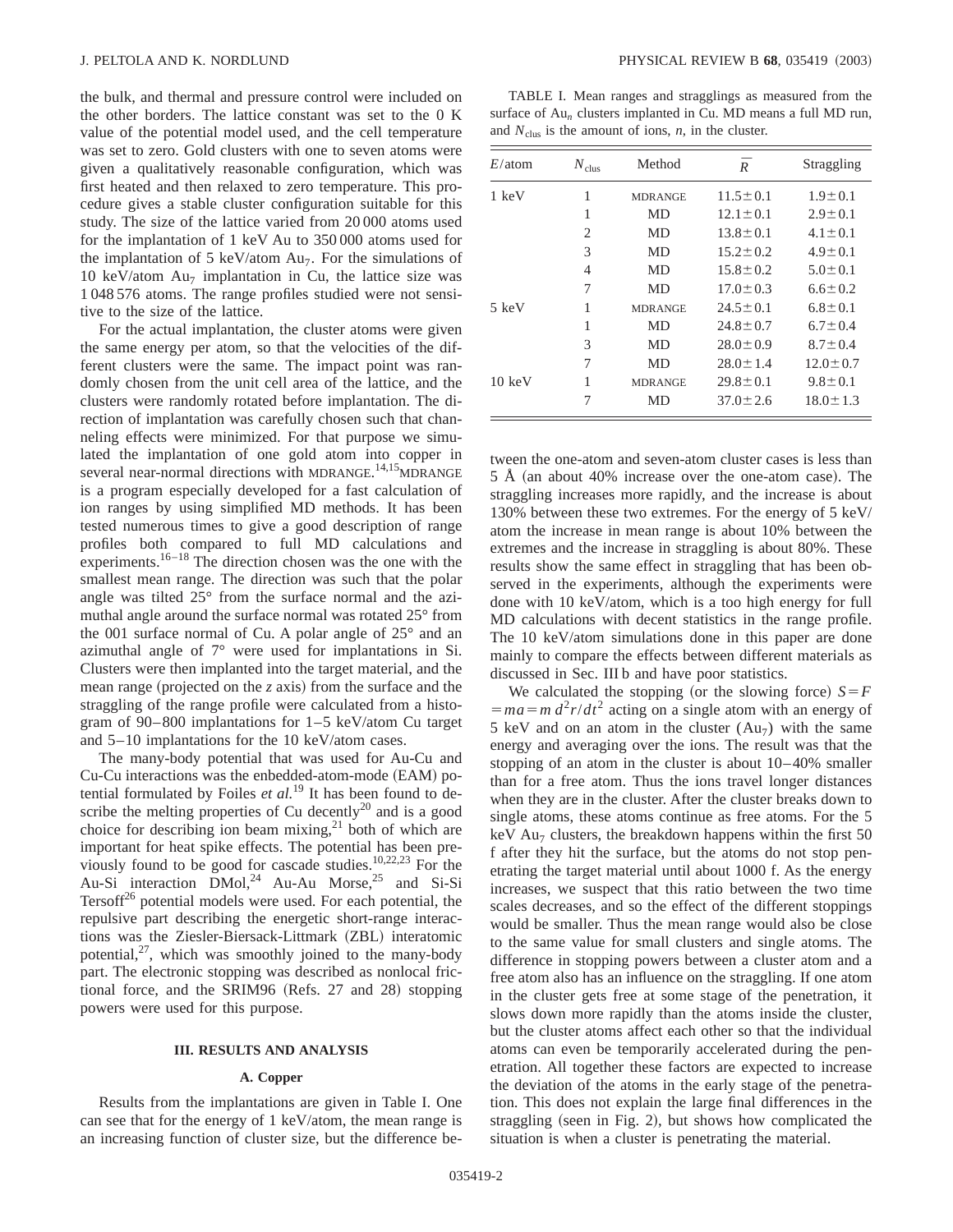

FIG. 1. Mean range values of Au*<sup>n</sup>* clusters implanted into Cu with energies of 5 keV/atom as a function of time.

We studied the time evolution of the mean range and straggling for  $Au_1$ ,  $Au_3$ , and  $Au_7$  with an energy of 5 keV/ atom. The results can be seen in Figs. 1 and 2. The fluctuations in the mean range are the results of a liquid volume created by the heat spike, which tries to expand toward the surface. The results for clusters are very much the same as for the implantation of single atoms, except for the slightly larger mean ranges for the clusters. Figure 2 shows that the straggling differences between the clusters compared to the single-atom values, however, start to grow rapidly after the first 100–200 fs and continue growing up to 3000–4000 fs. The straggling is a clearly increasing function of the cluster size.

We looked at the number of "liquid" atoms (the atom was labeled "liquid" when it had an energy above  $0.16 \text{ eV}$ ) in the simulation box as a function of time and noticed that the time where the straggling saturates is very much correlated to the time where the heat spike starts to cool down. This observation was supported by a visual inspection of the simulation, which showed that the heat spike starts to include a large amount of energetic Cu atoms after 200 fs, reaching a maximum at 400–600 fs. The phase where a liquid volume can be clearly observed starts from 800 fs. The volume of the liquid, surrounding the implanted Au atoms, stays the same until it starts to decrease and cool down at 3000–4000 fs.



FIG. 2. Straggling values of Au*<sup>n</sup>* clusters implanted into Cu with energies of 5 keV/atom as a function of time.



FIG. 3. The time development of *z* coordinates of Au ions calculated from the surface. The left picture shows implantation of seven independent Au ions, and the right one shows implantation of one  $Au_7$  cluster. The energy per atom is 5 keV. The time where the heat spike starts and the time where it starts to cool down are marked in the right picture. The scaling is the same for both pictures.

The time developments of *z* coordinates of Au ions are compared in Fig. 3 between the implantation events of seven single Au ions and one  $Au_7$  cluster. The right part of Fig. 3 shows the situation where the implanted Au ions are surrounded by the liquid volume, thus moving upwards during the enlargement of this liquid volume (heat spike). During this heat spike (marked in Fig. 3), the Au ions are spreading in every direction and this results in a growth seen in the straggling curve of  $Au<sub>7</sub>$  implants in Fig. 2. The lattice size used in the simulations shown in Fig. 3 was 94 Å in each direction when 5 keV/atom  $Au_1$  was implanted and 159 Å for 5 keV/atom  $Au<sub>7</sub>$  clusters. We tested that the size was big enough and did not affect the results.

Combining the results of Figs.  $1-3$  for Au<sub>7</sub> clusters, during the heat spike time interval 200–4000 fs, the value of the mean range does not change at all compared to its final value and the differences between the mean values do not change. The differences between the straggling values is within the statistical error limits before the spike, but increases clearly during the spike and stays the same to the end. This shows that the increasing straggling is an effect caused by atom mixing in the liquid volume. .

### **B. Silicon**

In Si collisions cascades have been found to break down to subcascades at much smaller energies than those in dense fcc metals. This is in part because of the low mass of Si and in part due to the open crystal structure of Si which makes recoils move farther than in fcc metals, even when the mass is the same. $10,29$  Hence, even though liquidlike pockets do form in  $Si$ ,  $30$  they are much smaller and cool down faster than in Cu, and there is both little time and space for lattice atoms to move in the small liquidlike zones. Thus it is unlikely that the straggling enhancement observed in Cu would be significant in Si. However, to check this argument we have carried out simulations of the implantation of  $Au<sub>7</sub>$  clusters with 10 keV/atom in a nonchanneling direction into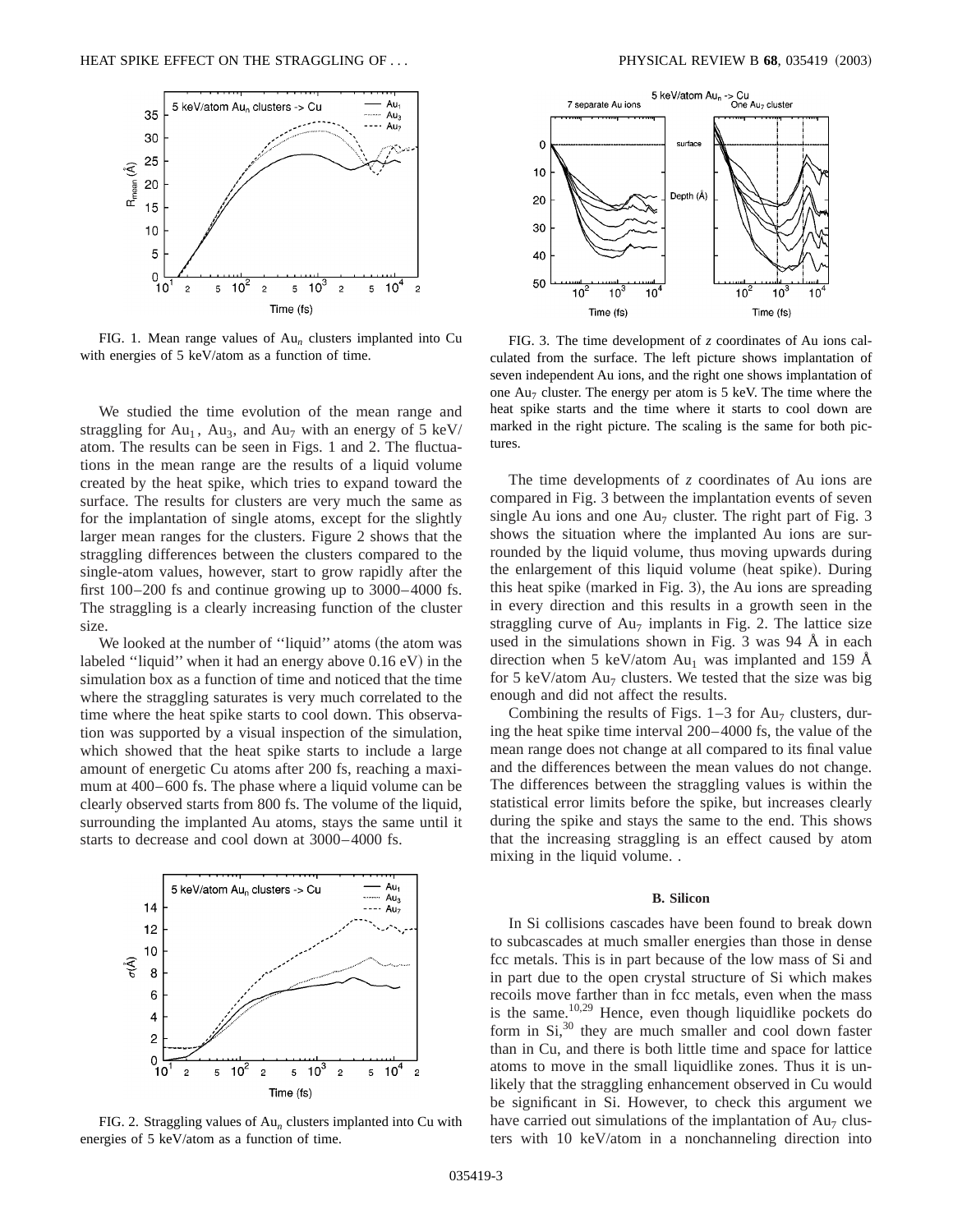TABLE II. Same as Table I, but for a crystalline Si target.

| $E/\text{atom}$  | $N_{\text{clus}}$ | Method               | $\overline{R}$                     | Straggling                       |
|------------------|-------------------|----------------------|------------------------------------|----------------------------------|
| $10 \text{ keV}$ |                   | <b>MDRANGE</b><br>MD | $145.5 \pm 0.4$<br>$140.3 \pm 7.2$ | $42.0 \pm 0.2$<br>$37.6 \pm 3.6$ |
|                  |                   |                      |                                    |                                  |

crystalline Si for a comparison to Cu. Although the experiments used *a*-Si as a target, we want to show the qualitative difference between Cu and Si materials. The situation in a-Si should be the same as in *c*-Si because the densities are about the same and hence the collision cascades similar as well. The implantation angle was again selected to minimize channeling. We simulated only five implantation events, because we are only interested in a comparison of the behavior for same-sized clusters in different materials and do not need accurate statistics for the values themselves. Every event showed the same behavior.

Table II shows the values for mean range and straggling for an implantation profiles of  $Au_1$  and  $Au_7$  clusters. One can see that the values are close to each other, where a large difference was observed contrary to the behavior in Cu.

Figure 4 shows the comparison of mean range and straggling values as a function of time for  $Au_7$  clusters implanted into Cu and Si. The lack of heat spikes in Si shows clearly in Fig. 4, as the mean range does not oscillate. Figure 4 also shows that the growth in straggling has only one phase in Si, but two phases in Cu because of the heat spike. Figure 5 shows the *z* trajectories of the ions from  $Au_7$  cluster implanted into Si. Comparison of Figs. 3 and 5 shows the reasons for the different straggling curves in Fig. 4. The Au atoms in the clusters penetrate silicon until they have lost all their energy at some depth and stay there.

# **IV. DISCUSSION AND CONCLUSIONS**

For the 10 keV/atom implantations in both Si and Cu we could not perform a complete quantitative comparison between the experimental<sup>9</sup> and simulated range profiles, because the experimental information on depth was only given in units of Ratherfood back scattering (RBS) channels. How-



FIG. 4. Mean range values (*r*) and straggling values ( $\sigma$ ) of Au<sub>7</sub> clusters implanted into Cu and Si with energies of 10 keV/atom as a function of time. Note that the curves have different scales on the *y* axis. The left scale is for the Si target, and the right scale is for the Cu target.



FIG. 5. The time development of *z* coordinates of Au ions calculated from the surface. The picture shows implantation of one  $Au<sub>7</sub>$  cluster in Si. The energy per atom is 10 keV.

ever, the location of the surface was known from the experiments, and by scaling the areas we found that the shapes of the simulated and experimental ranges profiles were in very good agreement for all cases of single-ion bombardment.

Although direct comparison was not possible, in the experiments the broadening was about  $20\%$  between  $Au_1$  and Au<sub>2</sub> at 10 keV/atom, while in our simulations it is 30% between Au<sub>1</sub> and Au<sub>3</sub> at 5 keV/atom. This clearly shows that the observed broadenings are of comparable magnitude and, thus, that the heat spike effect we observe explains the experimental broadening.

For the case of 30 keV/atom Au bombardment of Si the experiments report a projected range of 280 Å, and we obtain from an MDRANGE simulation 260 Å. The good agreement in both the shapes at 10 keV/atom and mean range at 30 keV/ atom give us confidence that our simulations can predict the ion penetration process well.

Our simulations of implanting small gold clusters in copper, with the same velocity per atom, shows the experimentally observed increase in straggling in the range profile. We have also recently observed the same effect in Au irradiation by 25-keV Au<sub>n</sub> ( $n=1-1000$ ) clusters.<sup>31</sup>

The same simulations show also an increase in the mean range values, which was not observed in the experiments. This increase results from a decrease in the average stopping power per gold atom in clusters, compared to the single-atom value. This could be interpreted as the proposed clearing-theway effect, $\frac{7}{1}$  but no clear evidence of the reason was found because of the fast breaking down of the clusters. Our result that the ratio between mean energy loss for atomic and cluster bombardment is lower for 5 and 10 keV/atom than for 1 keV/atom is in agreement with the findings of Shulga and Sigmund.<sup>7</sup> Since at 10 keV/atom the difference in the mean range is small, it is not surprising it has not been observed experimentally (note that the experiments in Cu involved 10 keV/atom  $Au_1$  and  $Au_2$ , <sup>9,32</sup> so the experimental difference is going to be much less than what we observe between 10 keV/atom  $Au_1$  and  $Au_7$ ).

Simulations of cluster bombardment of silicon show that